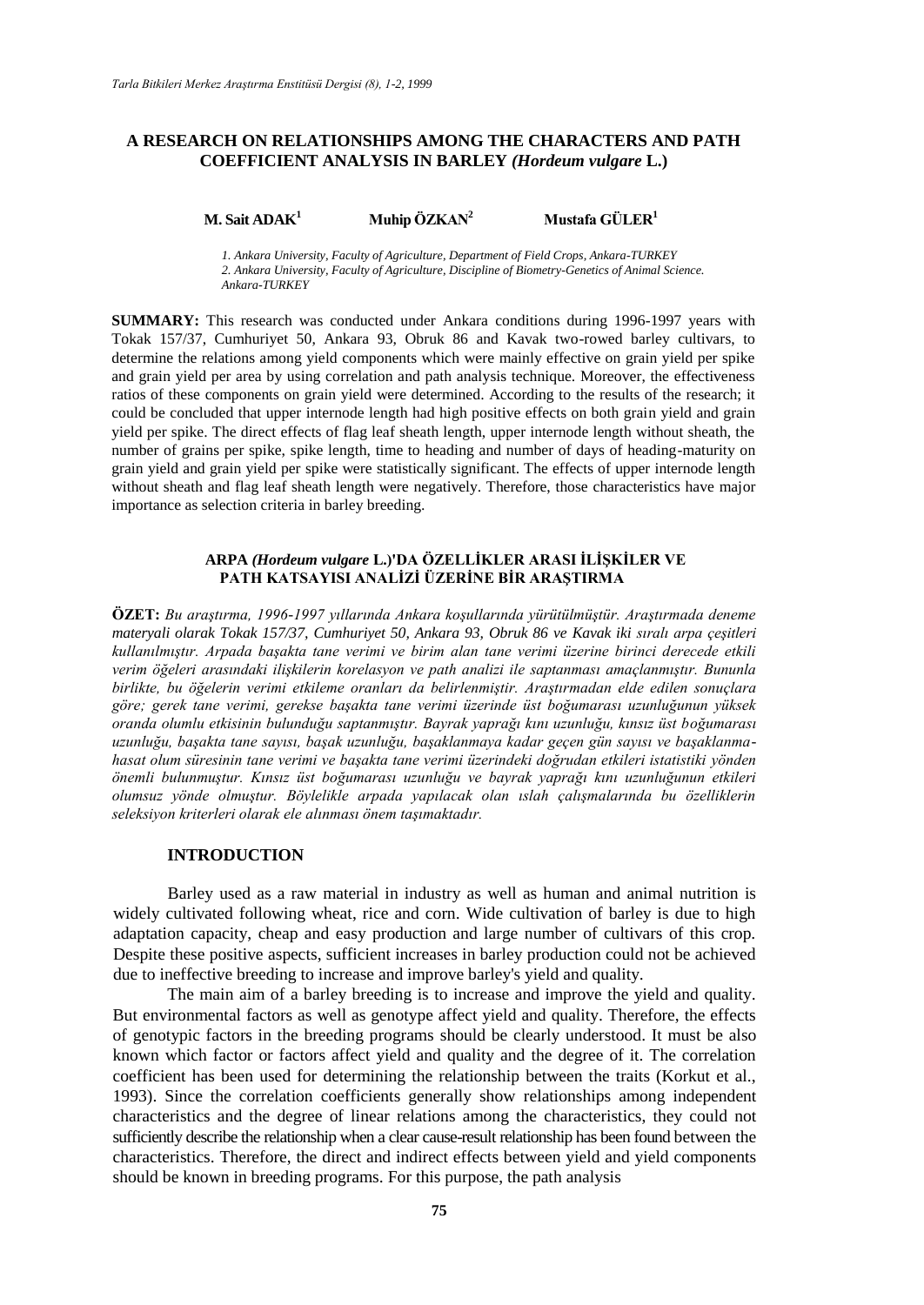technique is used to determine the amounts of direct and indirect effects of the interrelated traits on a resulting trait such as yield. Dewey and Lu (1959) indicated the importance of certain important yield components in seed production using the path analysis technique in Crested wheatgrass. Gebeyehou et all. (1982) and Garcia del Moral et all. (1991) determined direct and indirect effects of various plant characteristics on yield and yield components using the path analysis technique in durum wheat and barley. Likewise, Hondelmann and Strauss (1990) determined the relationships among characteristics which are effective on yield components using the path analysis technique in *Euphorbia lathyrs* L.. In addition to them, Bhatt (1973) and Shamsuddin (1987) reported that the direct effects of number of heads per unit area, number of grains per spike and 1000 grain weight on grain yield were statistically significant.

# **MATERIALS AND METHODS**

This research was carried out at the Experimental Field of the Department of Field Crops, Faculty of Agriculture, University of Ankara during 1996-1997 growing season. Tokak 157/37, Cumhuriyet 50, Ankara 93, Obruk 86 and Kavak, two-rowed barley cultivars, were used in the research. Field experiment was arranged in a Randomized Complete Blok Design with four replications. Each plot consisted of four rows of 2 m long and 1 m wide. Twelve kg/da Diammonium Phosphat (DAP) fertilizer was applied to each plot at sowing. Two rows were removed as border effect from each plot at harvest and observations and calculations of the characters were taken on five plants chosen randomly in the middle two rows. Simple correlation coefficients (Sokal and Rohlf, 1969) were calculated among grain yield (kg/ha), grain yield per spike (g), days of heading-maturity (days), plant height (cm), spike length (cm), upper internode length (cm), flag leaf sheath length (cm), upper internode length without sheath (cm), time to heading (days), 1000 grain weight (g), number of spikelets per spike, number of grains per spike and number of heads per unit area.

### **RESULTS AND DISCUSSION**

The direct and compound path coefficients between examined characters and grain yield (kg/ha) were given in Table 2.

|                | and grain yield (1) variables path coefficient (P.C.)          |           |
|----------------|----------------------------------------------------------------|-----------|
| $X_8 - X_7$    | 1000 grain weight-Time to heading)                             | 0.071     |
| $X_9 - X_8$    | (The num. of spikelets per spike-1000 grain weight)            | $-0.396$  |
| $X_3 - X_2$    | (Spike length-Plant height)                                    | $-0.043$  |
| $X_{10} - X_8$ | (The num. of grains per spike-1000 grain weight)               | $-0.038$  |
| $X_{10} - X_9$ | (The num. of grains per spike-The num. of spikelets per spike) | $0.956*$  |
| $Y-X_2$        | (Grain yield-Plant height)                                     | $0.147*$  |
| $Y-X_4$        | (Grain yield-Upper internode length)                           | $0.752*$  |
| $Y-X_5$        | (Grain yield-Flag leaf sheath length)                          | $-0.354*$ |
| $Y-X_6$        | Grain yield-Upper internode length without sheath)             | $-0.413*$ |
| $Y-X_{11}$     | (Grain yield-The num. of heads per unit area)                  | 0.015     |
| $Y-X_9$        | Grain yield-The num. of spikelets per spike)                   | $-0.380*$ |
| $Y - X_{10}$   | (Grain yield-The num. of grains per spike)                     | $0.531*$  |
| $Y-X_8$        | (Grain yield-1000 grain weight)                                | 0.069     |
| $Y-X_3$        | (Grain yield-Spike length)                                     | $-0.106*$ |
| $Y-X_1$        | (Grain yield-Days of heading-maturity)                         | $0.135*$  |
| $Y-X_7$        | (Grain yield-Time to heading)                                  | $0.182*$  |
| $R^2 = 0.98$   |                                                                |           |

**Table 2.** The direct and compound path coefficients between existent independent variables and grain yield  $(Y)$  variables path coefficient (P.C.)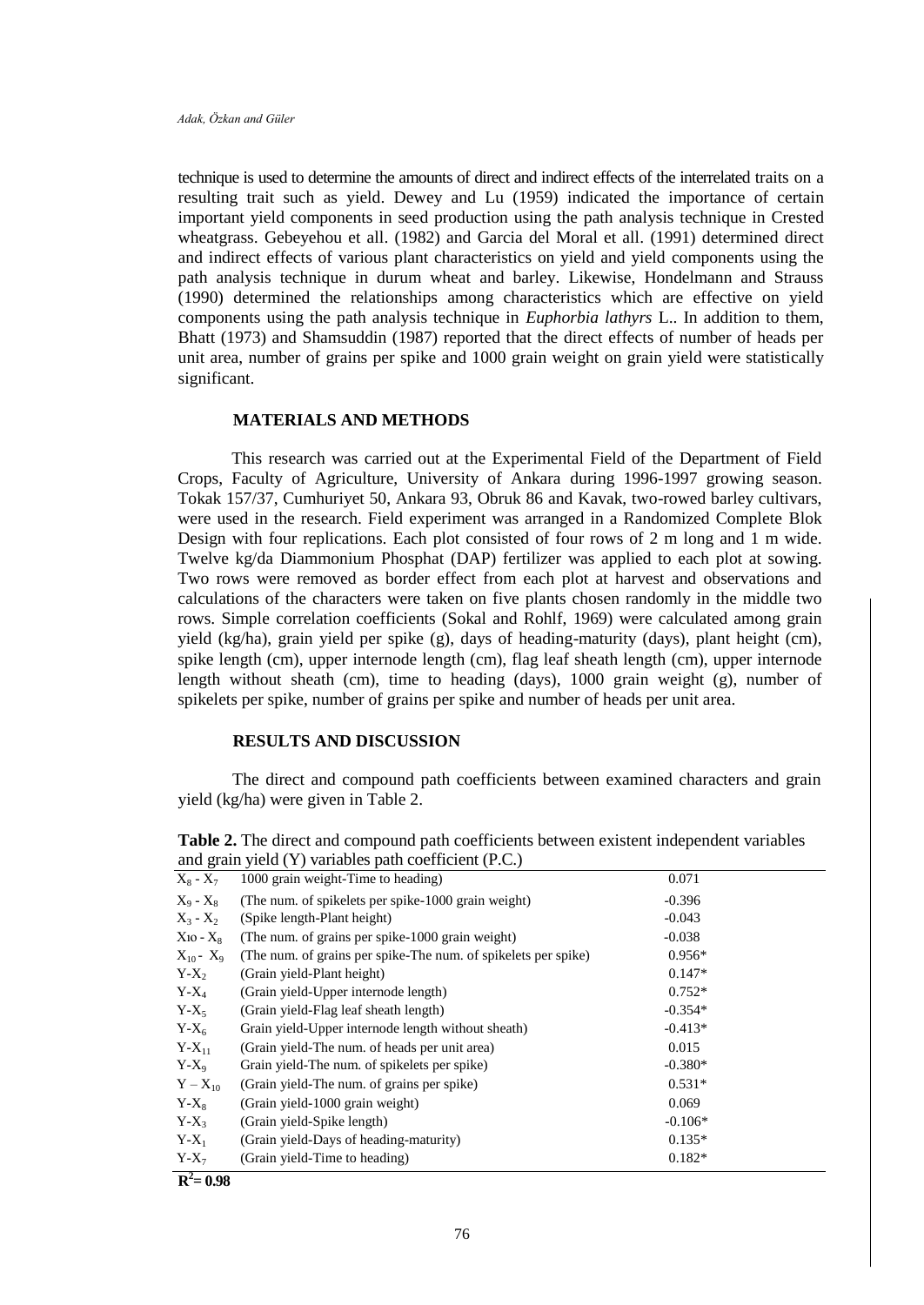As seen in Table 2; the direct effect of upper internode length  $(X_4)$  on grain yield (as a dependent variable) was the highest ( $P_{YX4}=0.752$ ). in the same way, the direct effects of plant height (X<sub>2</sub>), flag leaf sheath length (X<sub>5</sub>), upper internode length without sheath (X<sub>6</sub>), the number of spikelets per spike( $X_9$ ), the number of grains per spike ( $X_{10}$ ), spike length ( $X_3$ ), days of headingmaturity  $(X_1)$  and time to heading  $(X_7)$  on grain yield have been found to be significant at the 0.05 level of significance. On the other hand, the direct effects of flag leaf sheath length, the number of spikelets per spike and spike length on grain yield were found to be negative. The effect of upper internode length without sheath on gram yield was also negative. In other words; while upper internode length without sheath increases one standard deviation, grain yield decreases 0.413 standart deviation. As regards in order to increase grain yield, it could be recommended that plants with shorter upper internode length without sheath must be selected. The path relationships between grain yield and the other characteristics were shown in Figure 1.



**Figüre 1.** Grain yield and the effective characteristics on grain yield

The correlation coefficients among Y (grain yield) dependent variable, all independent variables and defined intermediate variables are given in Table 3.

Table 3. Correlation coefficients among Y (Grain Yield) dependent variable, all independent variables and defined intermediate variables

|           | $X_7$    | $X_{11}$                 | $X_6$                    | $X_5$                    | $X_4$                      | $\mathbf{X}_2$           | $X_8$                    | $\mathbf{X}_9$    | $X_1$                    | $X_{10}$                 | $\mathbf{A}_3$ |
|-----------|----------|--------------------------|--------------------------|--------------------------|----------------------------|--------------------------|--------------------------|-------------------|--------------------------|--------------------------|----------------|
|           | 0.182    | 0.015                    |                          |                          | $-0.413$ $-0.354$ $0.752*$ | 0.151                    | 0.012                    | 0.103             | 0.135 0.127              |                          | $-0.112$       |
| $\rm X_8$ | 0.071    | ۰.                       | $\overline{\phantom{0}}$ | $\overline{\phantom{0}}$ | -                          | -                        | $\overline{\phantom{0}}$ | ۰                 | $\overline{\phantom{a}}$ |                          |                |
| $\rm X_o$ | $-0028$  | $\blacksquare$           | $\overline{\phantom{a}}$ | $\sim$                   | $\sim$                     | $\sim$                   | $-0.369$                 | $\sim$            | $\sim$                   | $\overline{\phantom{a}}$ |                |
| $X_{10}$  | $-0.030$ | $\sim$                   | -                        | ٠                        | $\sim$                     | $\overline{\phantom{a}}$ |                          | $-0.417$ $0.972*$ | $\sim$                   | $\overline{\phantom{a}}$ |                |
|           | -        | $\overline{\phantom{0}}$ | $\overline{\phantom{a}}$ | $\overline{\phantom{0}}$ | ۰.                         | -0.043                   | $\overline{\phantom{a}}$ | $\sim$            | $\overline{\phantom{0}}$ | $\overline{\phantom{a}}$ |                |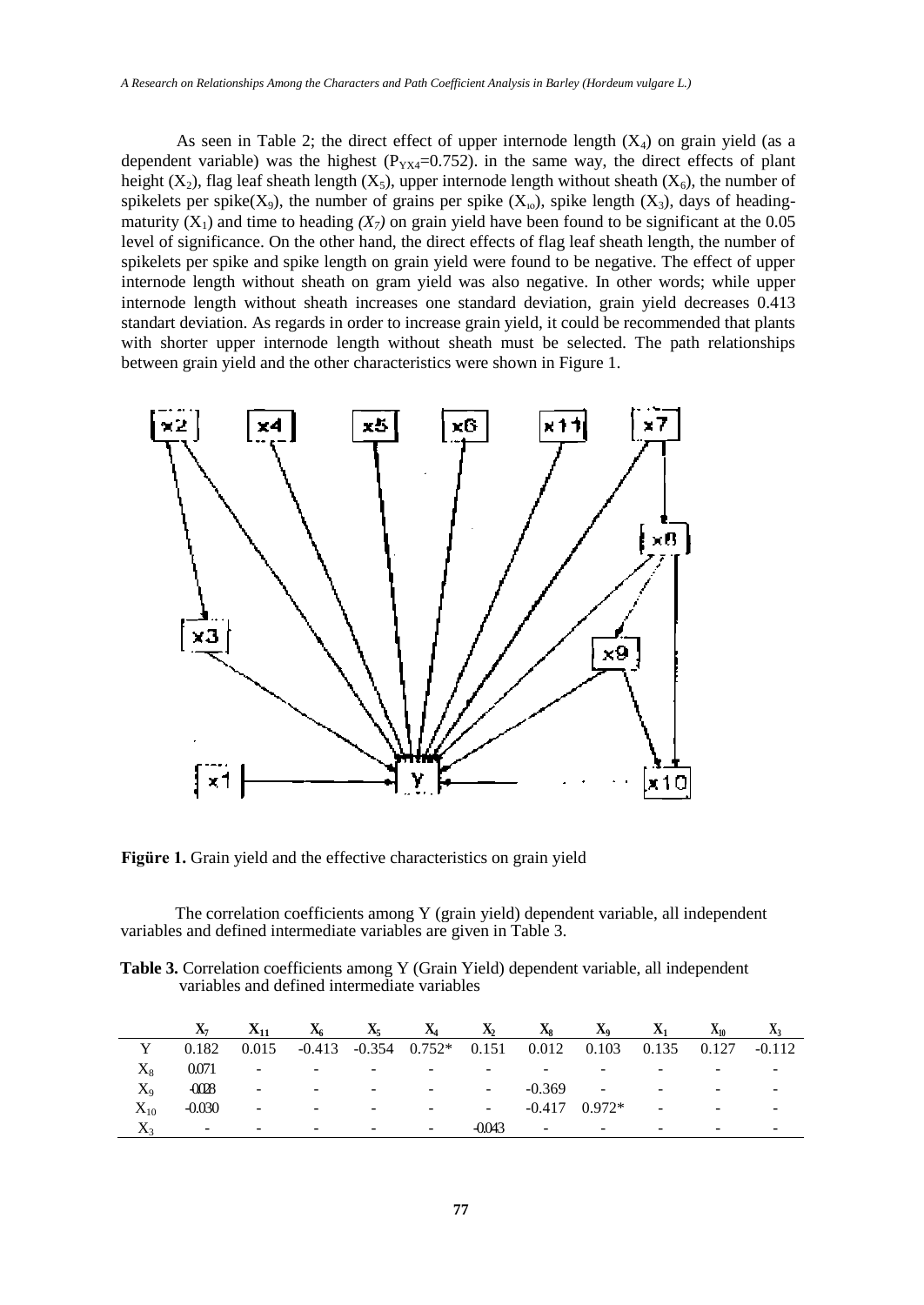As seen in Table 3; only the correlation coefficient between grain yield and upper internode length  $(X_4)$  was found to be statistically significant among all independent variables. On the other hand, the correlation coefficient between the number of spikelets per spike and the number of grains per spike has been found to be significant at 0.05 level  $(r_{x9x10} = 0.972)$ . The spike length  $(X_3)$ , 1000 grain weight  $(X_8)$ , the number of spikelets per spike  $(X_9)$  and the number of grains per spike  $(X_{10})$  are defined as intermediate variables. The direct effects of the number of heads per unit area  $(X_{11})$ , 1000 grain weight  $(X_8)$  and plant height  $(X_2)$  on grain yield were statistically non-significant  $(P_{YX11}=0.015, P_{YX8}=0.069)$ . The compound path coefficient of 1000 grain weight by the number of spikelets per spike on grain yield (-0.396 x -  $0.38 = 0.15$ ) is rather high in comparison with 0.069. Therefore, using the number of spikelets per spike  $(X_9)$  could be suitable as an intermediate variable from the point of view of showing up 1000 grain weight's effect on grain yield. Though the compound path coefficient of 1000 grain weight  $(X_8)$  by the number of grains per spike on grain yield  $(Y)$  is negative (-0.038 x 0.531), its efficiency was also very low (-0.02). Consequently, it could be concluded that 1000 grain weight by the number of grains per spike has not affected the grain yield. Also the compound path coefficient of plant height  $(X_2)$  by spike length  $(X_3)$  on grain yield (Y) is found rather low  $(-0.043 \times -0.106 = 0.0045)$ . Therefore, it could be concluded that plant height  $(X_2)$  by spike length  $(X_3)$  has not affected grain yield.

The compound path coefficient of time to heading  $(X_7)$  by 1000 grain weight  $(X_8)$  and the number of spikelets per spike  $(X_9)$  on grain yield was low. Also the compound path coefficient of time to heading  $(X_7)$  through the number of grains per spike  $(X_{10})$  on grain yield (Y) was small. Consequently, it could be concluded that time to heading  $(X_7)$  through 1000 grain weight  $(X_8)$ , the number of spikelets per spike  $(X_9)$  and the number of grains per spike  $(X_{10})$  have not affected the grain yield (Y). The compound path coefficient of 1000 grain weight  $(X_8)$  through the number of grains per spike  $(X_{10})$  on grain yield is negative and too low  $(-0.038 \times 0.531=-0.02)$ . Therefore, 1000 grain weight through the number of grains per spike did not affect grain yield.

The direct and compound path coefficients between examined characters and grain yield per spike  $(Y_1)$  are given in Table 4.

| <b>Table 4.</b> The direct and compound path coefficients between existent independent variables and |  |  |
|------------------------------------------------------------------------------------------------------|--|--|
| grain yield per spike $(Y)$ , variables path coefficient $(P.C.)$                                    |  |  |

| $X_8 - X_7$ (1000 grain weight-Time to heading)                             | 0.071     |
|-----------------------------------------------------------------------------|-----------|
| $X_9 - X_8$ (The num. of spikelets per spike-1000 grain weight)             | $-0.396$  |
| $X_3 - X_2$ (Spike length-Plant height)                                     | $-0.043$  |
| $X_{10}$ - $X_8$ (The num. of grains per spike-1000 grain weight)           | $-0.038$  |
| $X_{10}-X_9$ (The num. of grains per spike-The num. of spikelets per spike) | $0.956*$  |
| $Y_1 - X_2$ (Grain yield per spike-Plant height)                            | 0.024     |
| $Y_1$ - $X_4$ (Grain yield per spike-Upper internode length)                | $0.619*$  |
| $Y_1 - X_5$ (Grain yield per spike-Flag leaf sheath length)                 | $-0.192*$ |
| $Y_1 - X_6$ (Grain yield per spike-Upper internode length without sheath)   | $-0.561*$ |
| $Y_1 - X_{11}$ (Grain yield per spike-The num. of heads per unit area)      | $-0.092*$ |
| $Y_1 - X_9$ (Grain yield per spike-The num. of spikelets per spike)         | $-0.007$  |
| $Y_1 - X_{10}$ (Grain yield per spike-The num. of grains per spike)         | $0.388*$  |
| $Y_1 - X_8$ (Grain yield per spike-1000 grain weight)                       | $-0.048$  |
| $Y_1 - X_3$ (Grain yield per spike-Spike length)                            | $0.064*$  |
| $Y_1 - X_1$ (Grain yield per spike-Days of heading-maturity)                | $0.202*$  |
| $Y_1 - X_7$ (Grain yield per spike-Time to heading)                         | $0.211*$  |
| $R^2 = 0.990$                                                               |           |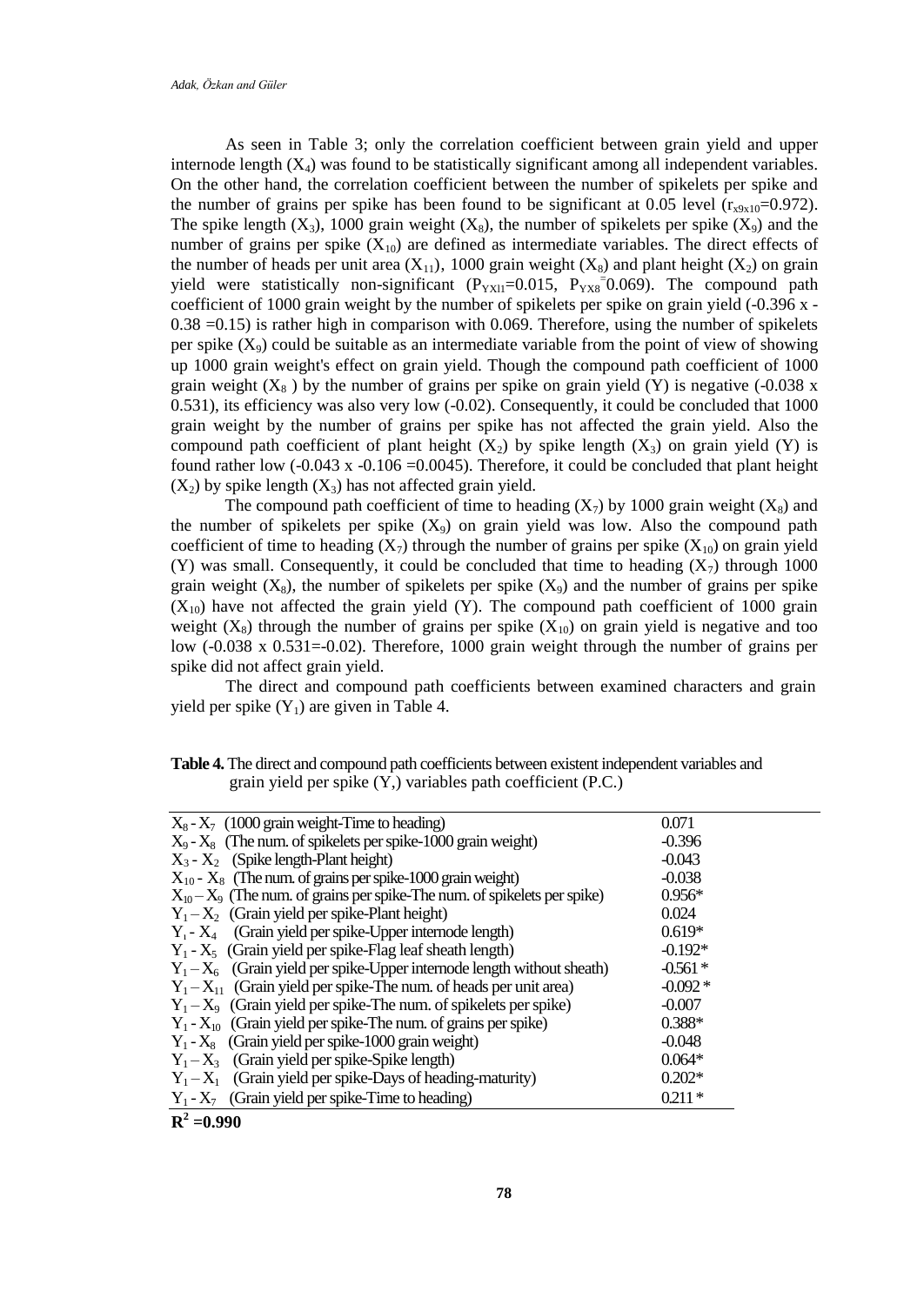According to Table 4; the direct effect of upper internode length  $(X_4)$  on grain yield per spike (as a dependent variable) was found to be the highest  $(P_{Y1X4} = 0.619)$ . In the same way, the direct effects of flag leaf sheath length  $(X_5)$ , upper internode length without sheath  $(X_6)$ , time to heading  $(X_7)$ , spike length  $(X_3)$ , days of heading-maturity  $(X_1)$ , the number of grains per spike  $(X_{10})$  and the number of heads per unit area  $(X_{11})$  on grain yield per spike  $(Y_1)$ were all found to be significant at the 0.05 level. These direct effects of flag leaf sheath length  $(X_5)$ , upper internode length without sheath  $(X_6)$  and the number of heads per unit area  $(X_{11})$ on grain yield per spike were negative.

The path relationships between grain yield per spike and the other characteristics were shown in Figure 2.

![](_page_4_Figure_3.jpeg)

**Figure 2.** Grain yield per spike and the effective characteristics on grain yield per spike Correlation coefficients among Y<sub>1</sub> dependent variable, all independent variables and defined intermediate variables were given in Table 5.

|          | an maepenaem variables and dermed micrinediate variables |                          |           |       |                          |              |               |                |       |          |              |
|----------|----------------------------------------------------------|--------------------------|-----------|-------|--------------------------|--------------|---------------|----------------|-------|----------|--------------|
|          | $\mathbf{A}$ 7                                           | $X_{11}$                 | Δ6        | $X_5$ | $\mathbf{A}_4$           | $\mathbf{A}$ | $X_8$         | $\mathbf{X}_9$ | $X_1$ | $X_{10}$ | $\mathbf{A}$ |
|          |                                                          |                          |           |       |                          |              |               |                |       |          |              |
| $Y_1$    | 0.197                                                    | $-0.092$                 | $-0.561*$ | 0.192 | $0.619*$                 |              | $0.021$ 0.190 | 0.382          | 0.202 | 0.388    | 0.064        |
| $X_8$    | 0.071                                                    | $\overline{\phantom{a}}$ |           |       |                          |              |               |                |       |          |              |
| $X_9$    | $-0.028$                                                 | $\overline{\phantom{a}}$ |           | -     |                          |              | $-0.396$      | -              |       | ۰        |              |
| $X_{10}$ | $-0.030$                                                 | $\overline{\phantom{0}}$ |           | -     |                          |              | $-0.417$      | $0.972*$       | ۰     |          |              |
| $X_3$    | -                                                        |                          |           | -     | $\overline{\phantom{a}}$ | $-0.043$     | -             |                |       |          |              |

**Table 5.** Correlation coefficients among  $Y_1$  (grain yield per spike) dependent variable, all independent variables and defined intermediate variables

79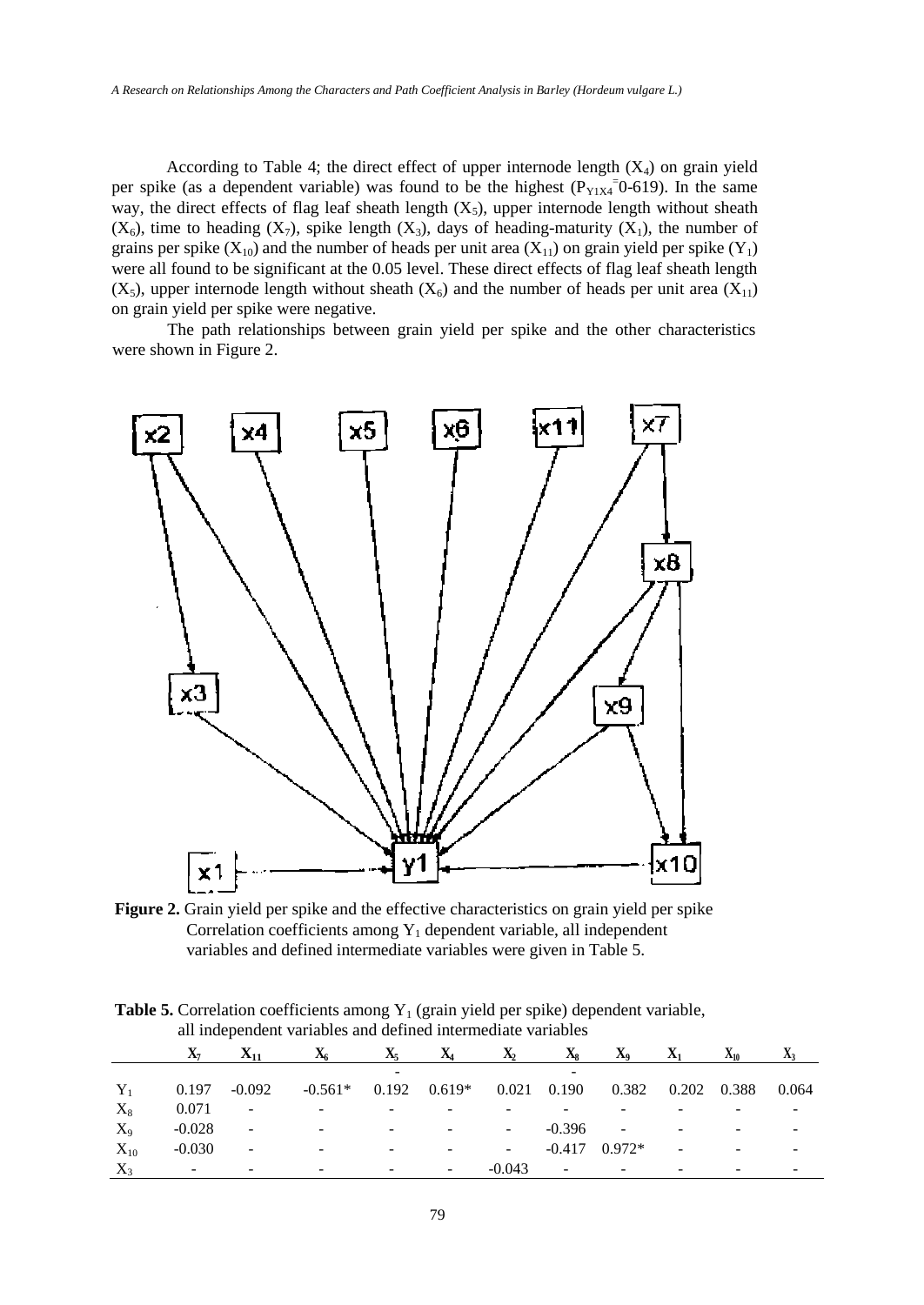As seen in Table 5; only, the correlation coefficients between the grain yield per spike and upper internode length  $(X_4)$ ; the grain yield per spike and upper internode length without sheath  $(X_6)$  were found to be significant at the 0.05 level. Also the correlation coefficient between the number of spikelets per spike and the number of grains per spike was significant at the 0.05 level ( $r_{x9x10}$ =0.972). The spike length (X<sub>3</sub>), 1000 gram weight (X<sub>8</sub>), the number of spikelets per spike  $(X_9)$  and the number of grains per spike  $(X_{10})$  could be defined as intermediate variables.

The direct effects of 1000 grain weight  $(X_8)$ , the number of spikelets per spike  $(X_9)$ and plant height  $(X_2)$  on grain yield per spike were non-significant  $(P_{Y1}X8=0.048,$  $P_{Y1X9}$ =-0.007,  $P_{Y1X2}$ =0.024). The compound path coefficient of 1000 grain weight (X<sub>8</sub>) by the number of spikelets per spike  $(X_9)$  on grain yield per spike  $(Y_1)$  was found as low as expected (-0.396 x -0.007 =0.0027). The compound path coefficient of 1000 grain weight  $(X_8)$  by the number of grains per spike  $(X_{10})$  on grain yield per spike  $(Y_1)$  was -0.038 x 0.388; this value was too low in spite of negative (-0.0147). Therefore, it could be concluded that 1000 grain weight by the number of spikelets per spike  $(X_9)$  and the number of grains per spike  $(X_{10})$ intermediate values would not affect grain yield per spike.

On the other hand, the compound path coefficient (-0.043 x 0.064) of plant height  $(X_2)$ through spike length  $(X_3)$  on grain yield per spike  $(Y_1)$  was negative but too low (-0.0027). Consequently, it could be said that plant height through spike length would not affect grain yield per spike too. The compound path coefficient of time to heading  $(X_7)$  through 1000 grain weight  $(X_8)$  and the number of spikelets per spike  $(X_9)$  on grain yield per spike  $(Y_1)$ ; and also the number of grains per spike  $(X_{10})$  on grain yield per spike  $(Y_1)$  were found rather low. According to these results; it could be concluded that time to heading  $(X_7)$  by 1000 grain weight  $(X_8)$ , the number of spikelets per spike  $(X_9)$  and the number of grains per spike  $(X_{10})$ would not affect gram yield per spike  $(Y_1)$ .

#### **LITERATURE**

- Bhatt, G.M., 1973. Significance of Path Coefficient Analysis Determining The Nature Of Character Association. Euphytica, 22: 338-343.
- Dewey, D.R. and K.H. Lu., 1959. A Correlation And Path Coefficient Analysis Of Components Of Crested Wheat Grass Seed Production. Agron. J., 51: 515-518.
- Garcia Del Moral L.F., J.M. Ramos, M.B. Garcia Del Moral, M.P. Jimenez-Tejada., 1991. Ontogenetic Approach To Grain Production in Spring Barley Based On Path-Coefficient Analysis. Crop Sci., 31: 1179-1184.
- Gebeyehou, G., D.R.Knott, and R.J. Baker, 1982. Relationships Among Durations Of Vegetative And Grain Filling Phases, Yield Components, And Grain Yield in Durum Wheat Cultivars. Crop Sci., 22 : 287-290.
- Hondelmann, W., and D.D.Strauss., 1990. Path-Coefficient Analysis Of Seed Yield Components in *Euphorbia Lathyrs* L.. Plant Breeding 105 : 112-116.
- Korkut, Z.K., 1. Başer, S. Bilir. 1993. Makarnalık Buğdaylarda Korelasyon Ve Path Katsayıları Üzerinde Çalışmalar. Makarnalık Buğday Ve Mamulleri Simpozyumu, 183-187, Ankara.